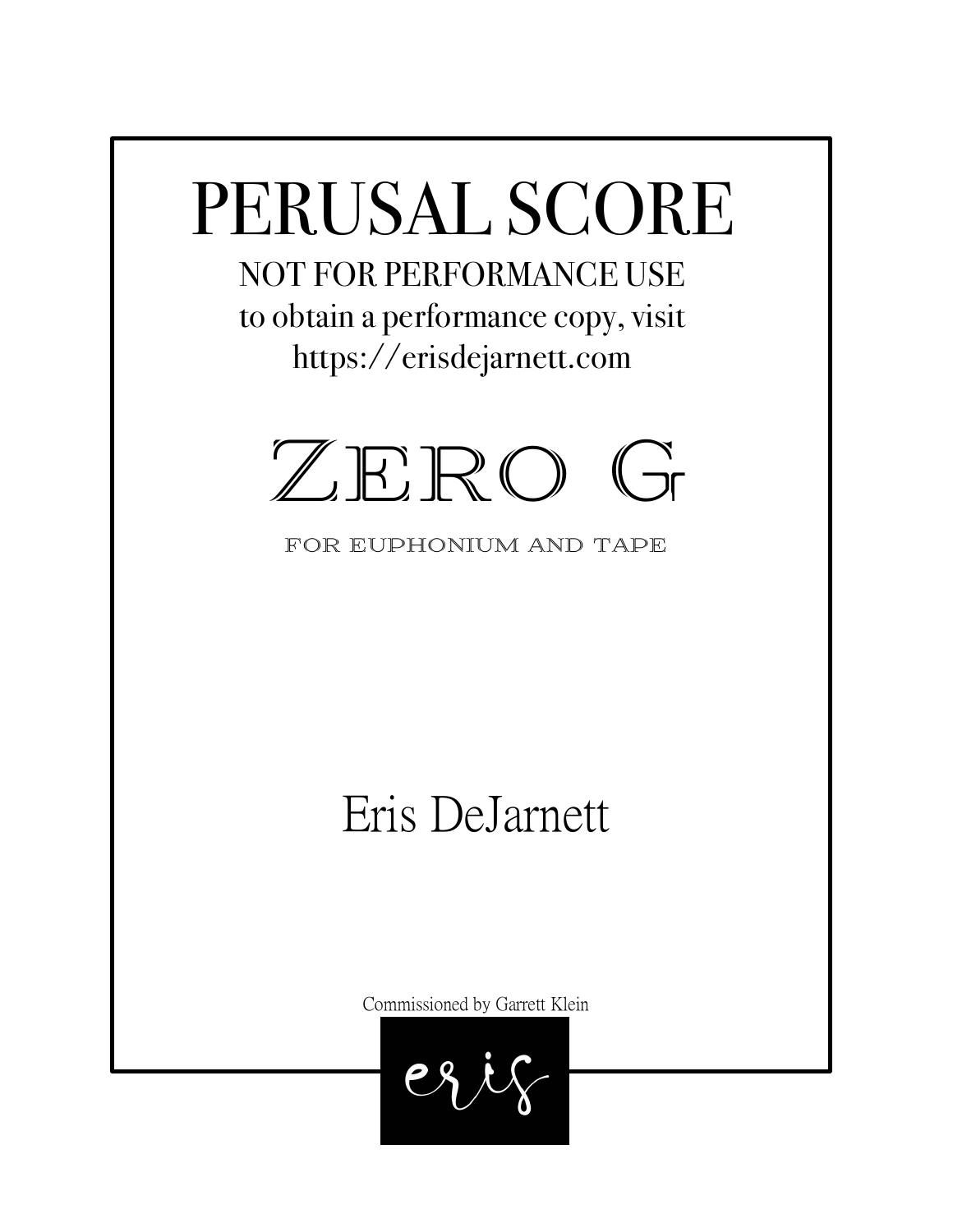I think there's one universal truth among composers (or, at least, as universal as it gets): space is cool. This is true of lots of other folks, too, but it's not at all uncommon to find composers inspired by the great inky darkness and everything within it. I've already counted myself among them; Zero G is not my first foray into space-inspired titles. It is, however, my first time using sounds *from* space.

Several years ago, NASA started releasing samples and short clips on their SoundCloud account, and creatives everywhere started digging in. Not only were the sounds new, they were *interesting*, and begging to be put together and flipped upside down and made into something entirely different. I started playing with them, editing them, working them into something, but the piece didn't have a purpose. I didn't have a performer for it. The work fell into the "maybe someday" pile.

"Someday" arrived in the form of Garrett Klein, who was looking for a new, exciting piece that would function as an opener for a clinic, recital, or master class even when a good warm-up hadn't been in the cards that morning. Inspired by his playing (and his willingness to geek out over space noises with me), I picked up where I'd left off, discovering that all those threads of a piece needed was the right instrumental part to bring them to life. Zero  $G$  is both an invitation into the unknown and a celebration of friendship, collaboration, and that fundamental truth: when we look up at the night sky, we always feel like there's more out there to discover.

#### Performance notes:

Zero G is a short work that allows the performer to improvise, taking inspiration from the tape and their own existence during each iteration. The piece comes in two forms; the first, clocking in at about 3'45", is in exact alignment with the score. The extended cut, which runs closer to 4'15", features additional content at the beginning of the piece. As such, measure 1 starts about thirty seconds in. I suggest the performer listens closely for the first JFK quote, in measure 3, to ensure they are in the right place when playing from the extended cut. For those just learning the piece for the first time, I've included two versions of each track: one performance version and one with a click track to aid in practicing.

In the standard cut, there are two opportunities for the performer to improvise: measures 55-64 and measures 94-118. This allows the performer to either introduce their own motives early on and circle back to them toward the end of the work or to incorporate two separate sections of their own making into the piece. All techniques are welcome when improvising. Mutes may also enhance a performance, but because I want the instrumentalist to be able to choose their own adventure, these are not specified in the score.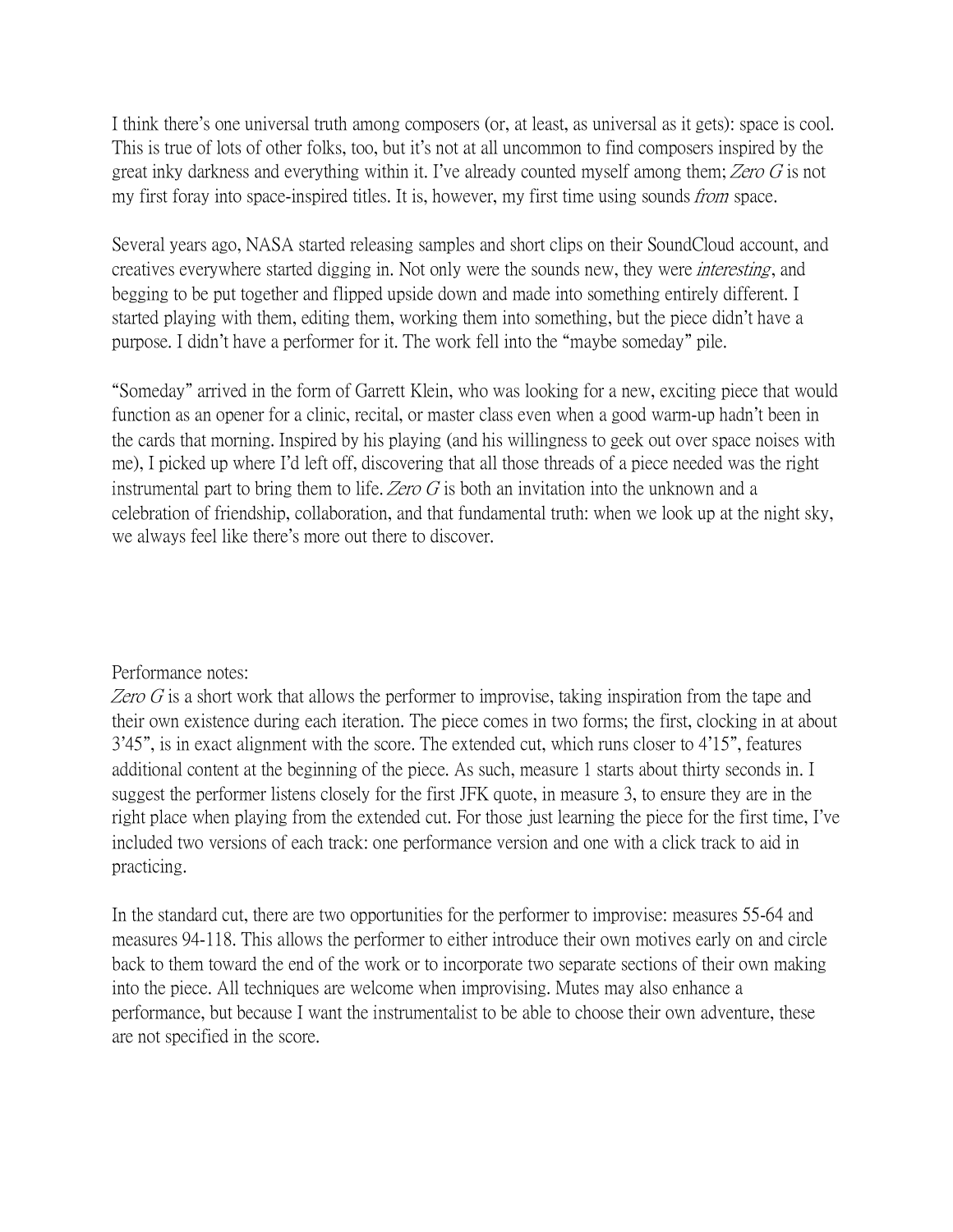#### Notation:



In the tape part, this symbol, similar to the "play" icon you'd find on your favorite remote, indicates a passage of speech in the track. The text spoken is above the measure, and a beam extends from the icon to show the total duration.

The tape part involves several different noteheads and the use of spatial notation. These are all used purely to visually distinguish one sound or passage from another, particularly when multiple events happen simultaneously. Some dynamics are provided, but it is expected that the performer will become aware of tape levels through consistent practice.



In the euphonium part, a square notehead indicates that air should be blown through the horn while the indicated fingering is held down.

#### Style and concept of sound:

Overall, Zero G should be thrilling and reasonably upbeat. Though the improvisation sections are left entirely up to the performer, it is critical that the energy of the piece is maintained. The work has intentionally been written to begin with long tones and approachable intervals and fingerings; the middle of the piece is by far the busiest and most technically challenging. A successful performance of Zero G will be equal parts mysterious lines darting around the room and soaring, bold brass playing.

Duration: 3'45"-4'15"

### PERUSAL SCORE NOT FOR PERFORMANCE USE to obtain a performance copy, visit https://erisdejarnett.com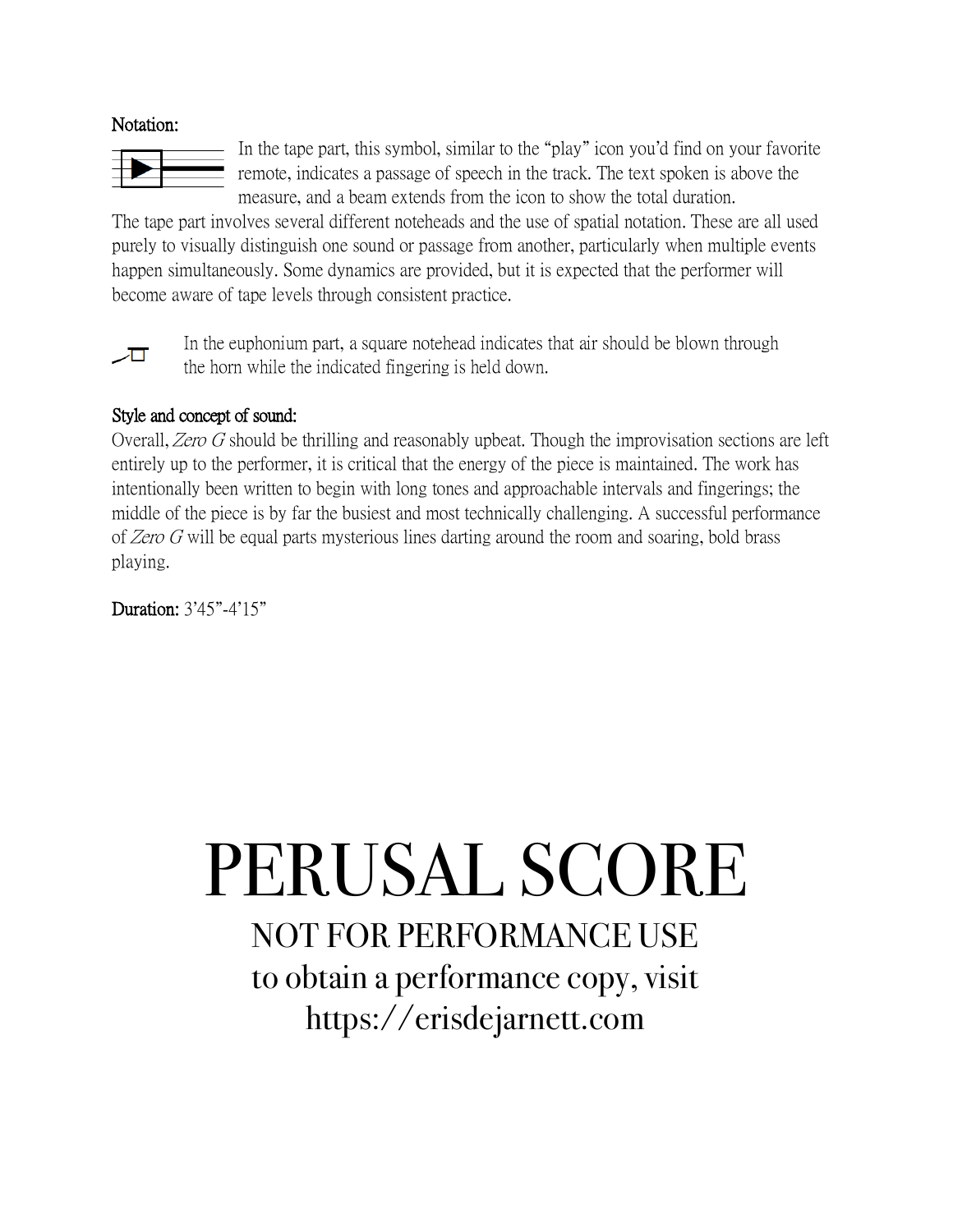Commissioned by Garrett Klein.

 $\mathbb{Z} \mathbb{E} \mathbb{R} \mathbb{O}$  Graphen Eris DeJamett (2018)

Eris DeJarnett





Copyright © 2018 Eris DeJarnett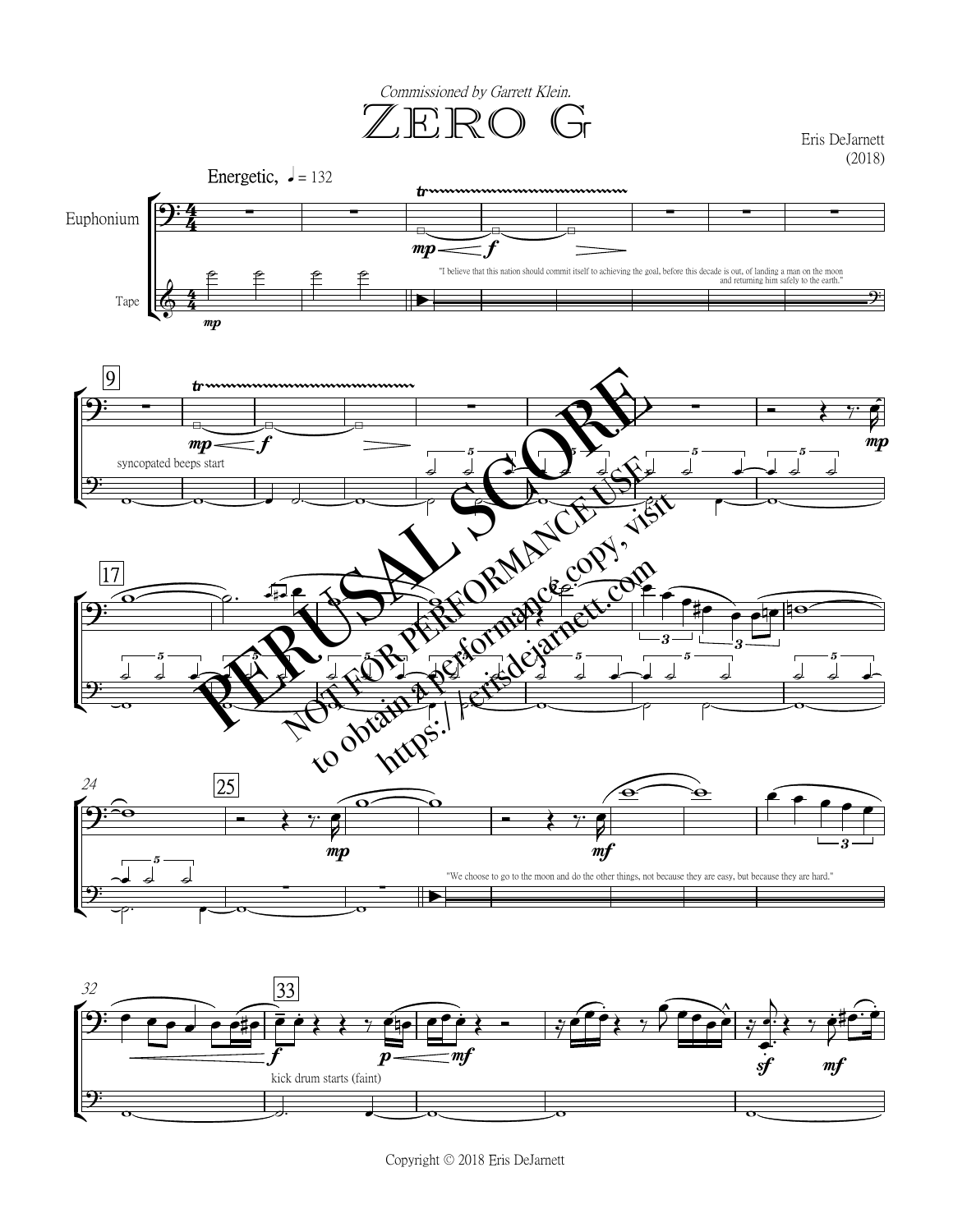









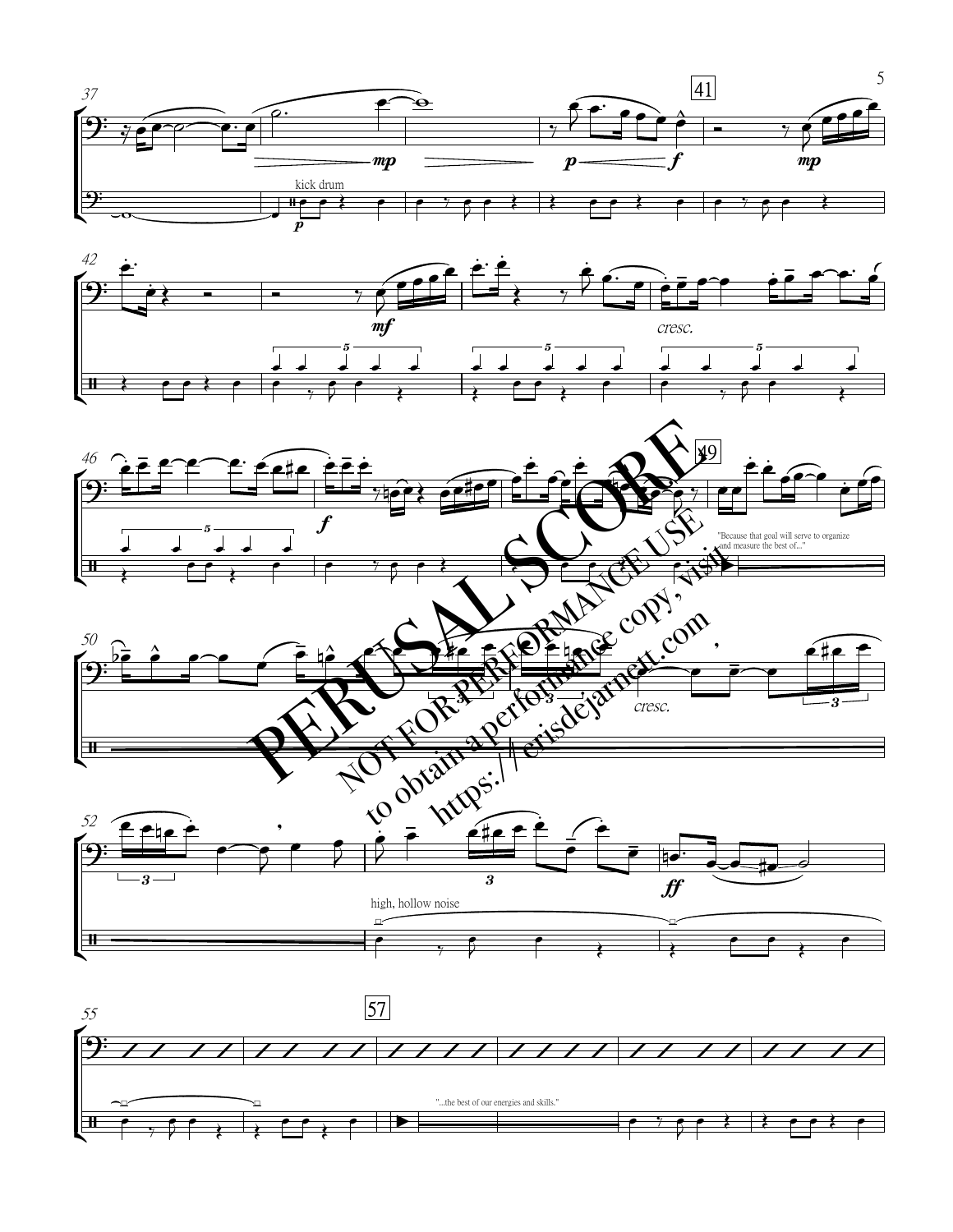





![](_page_5_Figure_3.jpeg)